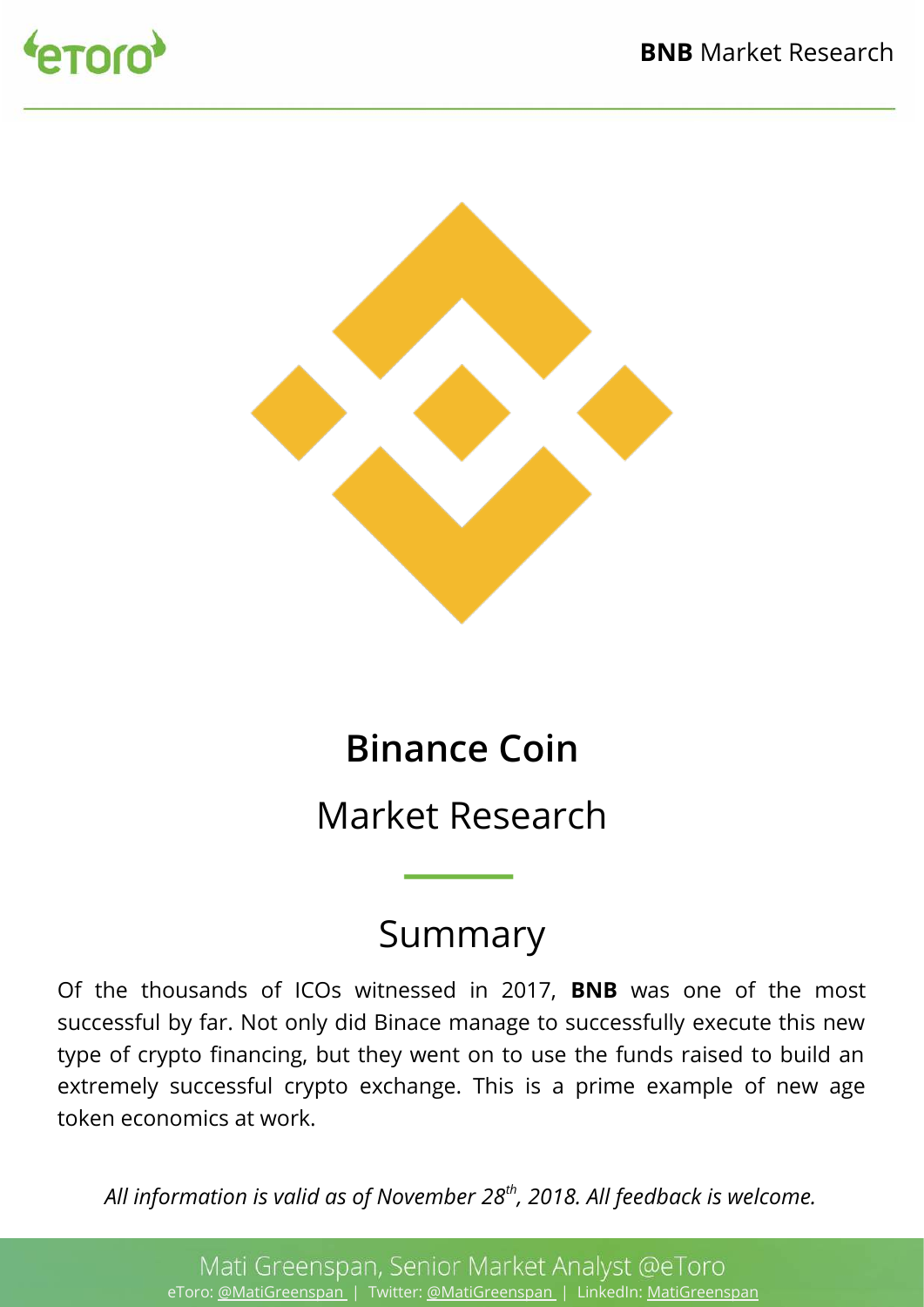

## **Basic Statistics**

- **Crypto-asset type:** Utility Token (May contain elements of a Security Token)
- **Max. Supply**: 190,799,315 BNB
- **Current Circulating Supply**: 130,799,315 BNB
- **Market Capitalization**: \$645 million
- **Token Economics:** Deflationary asset
	- o The circulating supply of BNB actually decreases, since Binance has promised to perform recurrent token burns of the currency.
- **Protocol:** Ethereum (ERC20)

## **History**

Cryptocurrency exchange **Binance** was founded in 2017 by CEO Changpeng Zhao (CZ) and He Yi. Just a few months after having an operational website in July 2017, it quickly became one of the most important alt-coin exchanges in the world. As of now, it is a matter of fact the largest exchange by volume. Funds for the exchange were raised initially with an Initial Coin Ofering (ICO) in July 2017, with 10% of the available BNB offered to angel investors, 50% to ICO investors and the remaining 40% being reserved for the founding team.

The company has moved its headquarters frequently following changes in cryptocurrency regulation in diferent countries, from its original location in China to Japan and then Taiwan.

Binance is currently exploring opening offices in Malta and Jersey to increase its presence in the European market. Although traditionally Binance has focused on exchange pairs between diferent cryptocurrencies, they are putting a special effort on enabling fiat-to-crypto exchanges as well. As a matter of fact, Binance Uganda recently became the first fiat-tocrypto exchange operated by Binance. New Binance exchanges accepting fiat will very soon launch on other countries favourable to cryptocurrency investments, like Singapore or Malta.

#### **Development Team**

Changpeng Zhao (CZ) is undoubtedly the most visible face behind **Binance**.

**Changpeng Zhao**, usually referred to as simply **CZ**, is the co-founder and CEO of **Binance**, and has become one of the most influential figures in the whole cryptocurrency sphere, as well as one of the wealthiest people in the world.

Born in China, he moved to Canada with his family and attended McGill University in Montreal, majoring in Computer Science.

After working as a software developer for the Tokyo Stock Exchange and Bloomberg, he started an entrepreneurial career in the fnance sector.



With the rise of cryptoassets, he became a lead member of **blockchain.info**, one of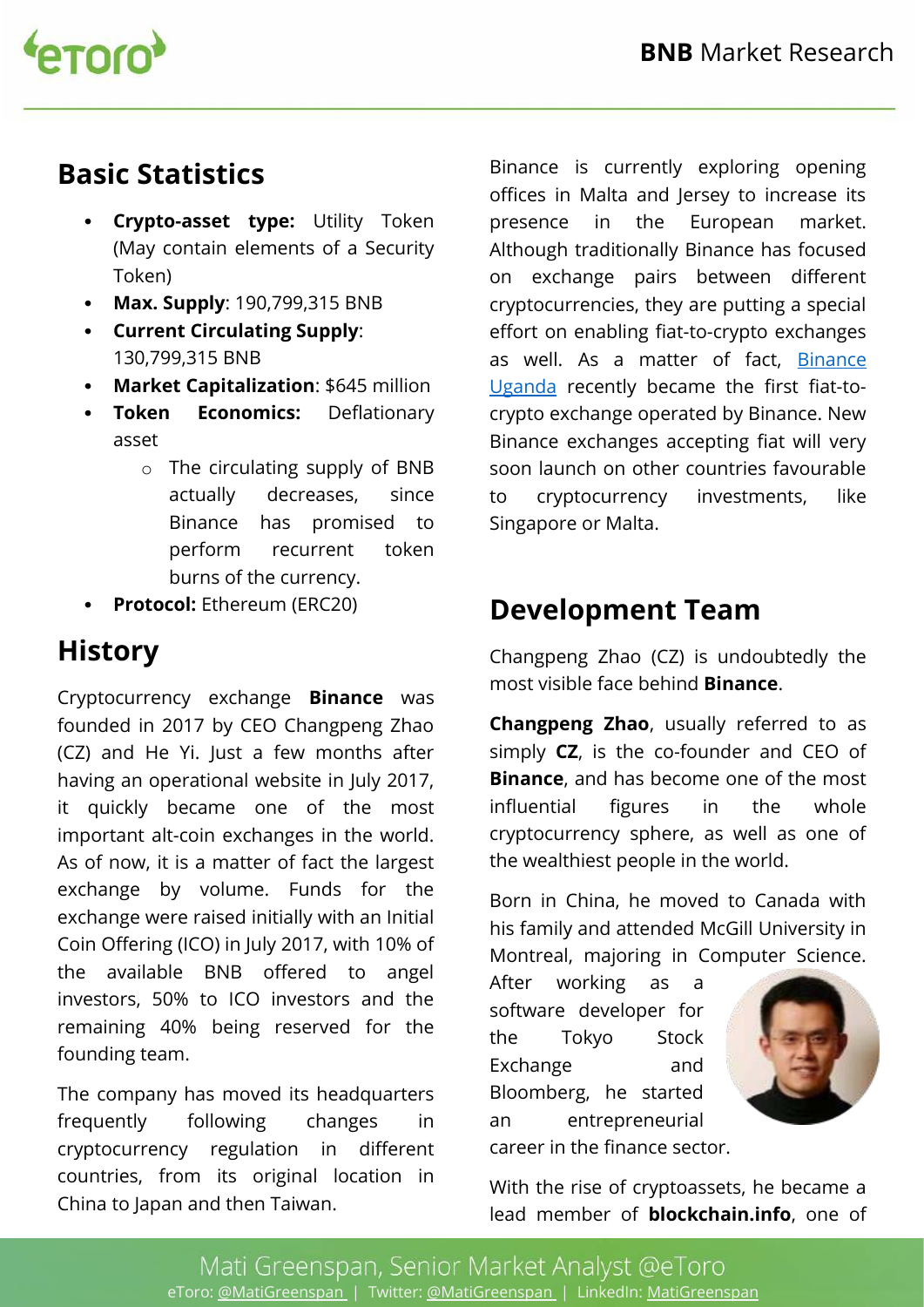

the most reputable **Bitcoin** explorer services, and was also CTO at exchange **OkCoin**, before founding his own exchange in 2017.

#### **Use Cases**

**BNB** was conceived as the built-in currency for use in the **Binance** cryptocurrency exchange.

The token's main goal is to allow users to pay for trading fees on the platform. Paying these fees with BNB instead of any other cryptocurrency entitles a discount, which was of 50% during the first year operations and has now been reduced to 25%. The discount will decrease to 12.5% and 6.25% during the third and fourth years of operations, respectively, and will disappear after that. Although trading fees on Binance are relatively low, this automatic discount encourages users to hold a certain amount of BNB in their account. BNB will also be used as the fuel and trading fee in the upcoming Binance Decentralized Exchange. This will help increase the use and adoption of the coin in the future. Similarly, another new use of BNB is in the form of supporting and investing in new ICOs that are featured in the platform's *Launchpad*.

At the moment, holding more than 500 BNB also increases the referral rate on the Binance platform. The trading fees can also be further decreased depending on a user's trading volume and amount of BNB held.

Besides, BNB is increasingly being used for actual payments for goods and services. Given its scarcity and that it is based on the **Ethereum** network, the intrinsic value of BNB allows for it to be used as a medium of exchange in normal transactions. It should also be stated that BNB is considerably less volatile than most other alt-coins in the market, which makes it a relatively safe asset during periods of great volatility with some people even using it as a stable coin regularly.

The following infographic shows some of the additional uses of BNB in the entertainment, finance and utility sectors, as well as the platforms that can be used to buy and store the token.

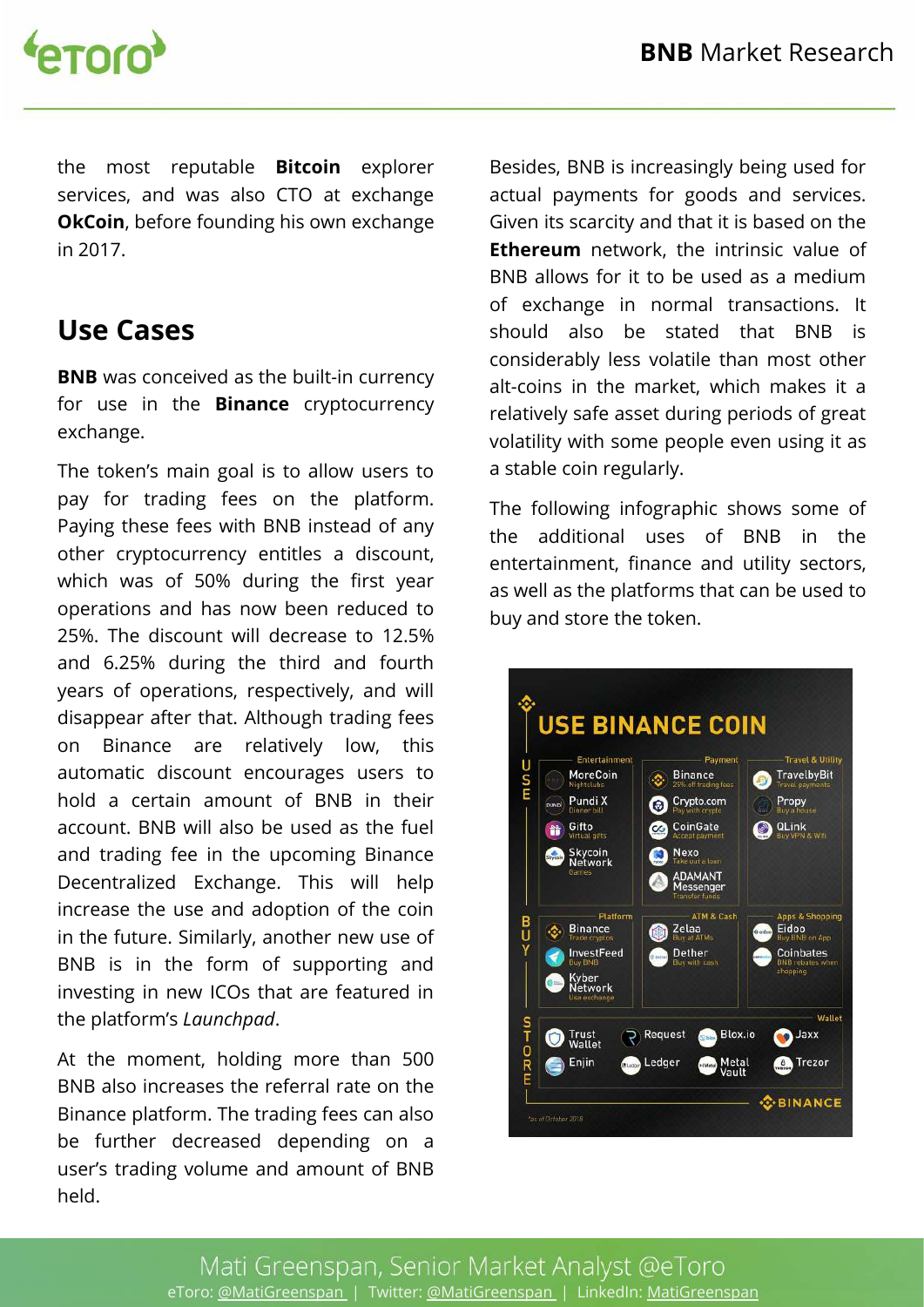

## **Recent & Future Developments**

The evolution of **Binance** over the last few months has been incredible, with several million active users and expected profits of up to \$1 billion in 2018. The growth in barely a year to become the largest cryptocurrency exchange in the world is simply unprecedented.

From a more technical point of view, two very important developments are currently in progress and will change the scope of Binance and its native token BNB. The frst is the creation of a decentralized exchange in the platform, and the second the development of a native blockchain for the system.

Decentralized exchanges have become very popular over the last year and there are several of them coming online. However, most of the best exchanges are still centralized, with one company handling all the operations and trades and therefore requiring the trust of its users. Decentralized exchanges are still slower and typically have higher trading fees than traditional exchanges, but trades occur directly on the blockchain between two users in a trustless manner.

**Binance** is now releasing their own decentralized exchange, with a very early pre-alpha version already available. Although the details of the final version and its release date are not known yet, it will likely use BNB as its native token for trading fees, which should increase the utility of the token.

In addition, **Binance** is working on a native blockchain called **Binance Chain** to handle all its operations. When the blockchain is ready, BNB will become a native coin on the Binance Chain instead of an **Ethereum**-based ERC20 token. A token swap between the two assets would then occur. Binance would then have a completely autonomous blockchain, which is completely independent from the **Ethereum** network. Binance can develop a faster, cheaper network, specifically tailored for the use cases of BNB. They may also add the upcoming Binance Decentralized Exchange to run natively on the Binance Chain.

An interesting factor that will likely infuence the value of the BNB token is the token burn that Binance has been carrying out during the past few months. With an aggressive repurchase plan, Binance is using 20% of its operational profits to buy back BNB tokens from the market, and then destroy or "burn" them. The platform will continue to do so until only 100 million tokens are left in circulation. These large token burns have been occurring approximately every quarter and show that the exchange is indeed very proftable at the moment. The decreasing total circulating supply is intended to have a positive efect on the the valuation of the coin when executed.

In July 2018, Binance created a safety fund called Secure Assets Funds for Users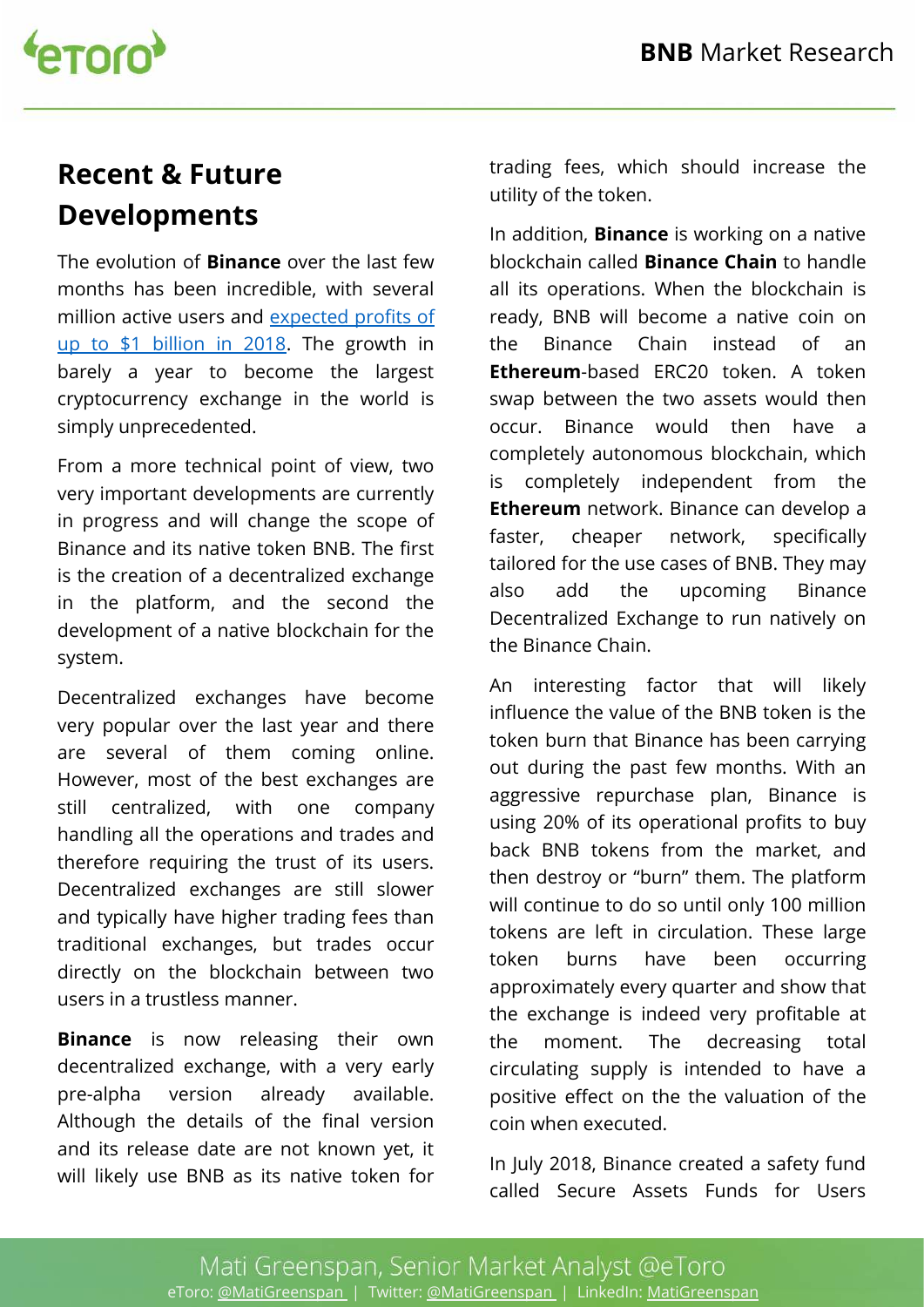

(SAFU) after irregular trading activity on the SYS/BTC pair led to certain users losing large amounts of money. SAFU is basically a cold wallet where 10% of all trading fees are collected to pay back users in case of an exchange hack, glitch, or other sort of event occurs that makes users lose their funds.

Significant effort has also been put in place by Binance to create a charitable branch of the platform, named Blockchain Charity Foundation (BCF). Given the lack of transparency in traditional charities, CZ's goal is to create fully transparent and traceable donations secured by the blockchain. With support from Binance, the United Nations is currently studying the possibilities of blockchain for improving the global charity sector and its efficiency. Binance is currently donating all its listing fees to this cause.

## **Technical Description**

BNB acts as an ERC-20 compliant token built on the **Ethereum** network. The ERC-20 standard defnes a series of rules that Ethereum-based tokens should follow, mostly regarding how tokens are transferred between addresses or its fungibility..

ERC-20 tokens have been used by a vast number of ICOs and cryptocurrency startups due to their simple and straightforward development and deployment. Besides, being a native token in the **Ethereum** network means that all

the explorers, wallets and other services available for Ethereum can be used to track and operate with BNB tokens.

#### **Cryptoasset Type**

The last couple of years have seen a myriad of cryptoassets and tokens being created with many diferent purposes. The necessity of regulation on these assets has been one of the main reasons behind their classifcation and labeling into diferent categories.

FINMA, the Swiss independent financial markets regulator, diferentiates three diferent types of cryptoassets and tokens:

- **Payment tokens**, or cryptocurrencies, whose primary functionality is in principle to be used as a medium of exchange or payment, without a connection to a certain utility or greater project.
- **Utility tokens**, which provide access to a certain utility or service.
- **Asset tokens**, which entitle a participation in a certain company or fnancial endeavor and typically lead to dividends or interests.

Tokens can also be considered a combination of these three. The distinction is very important, especially for U.S. investors, because asset tokens are typically ruled as securities by financial and regulatory institutions worldwide and are thus akin to stocks and other commodities,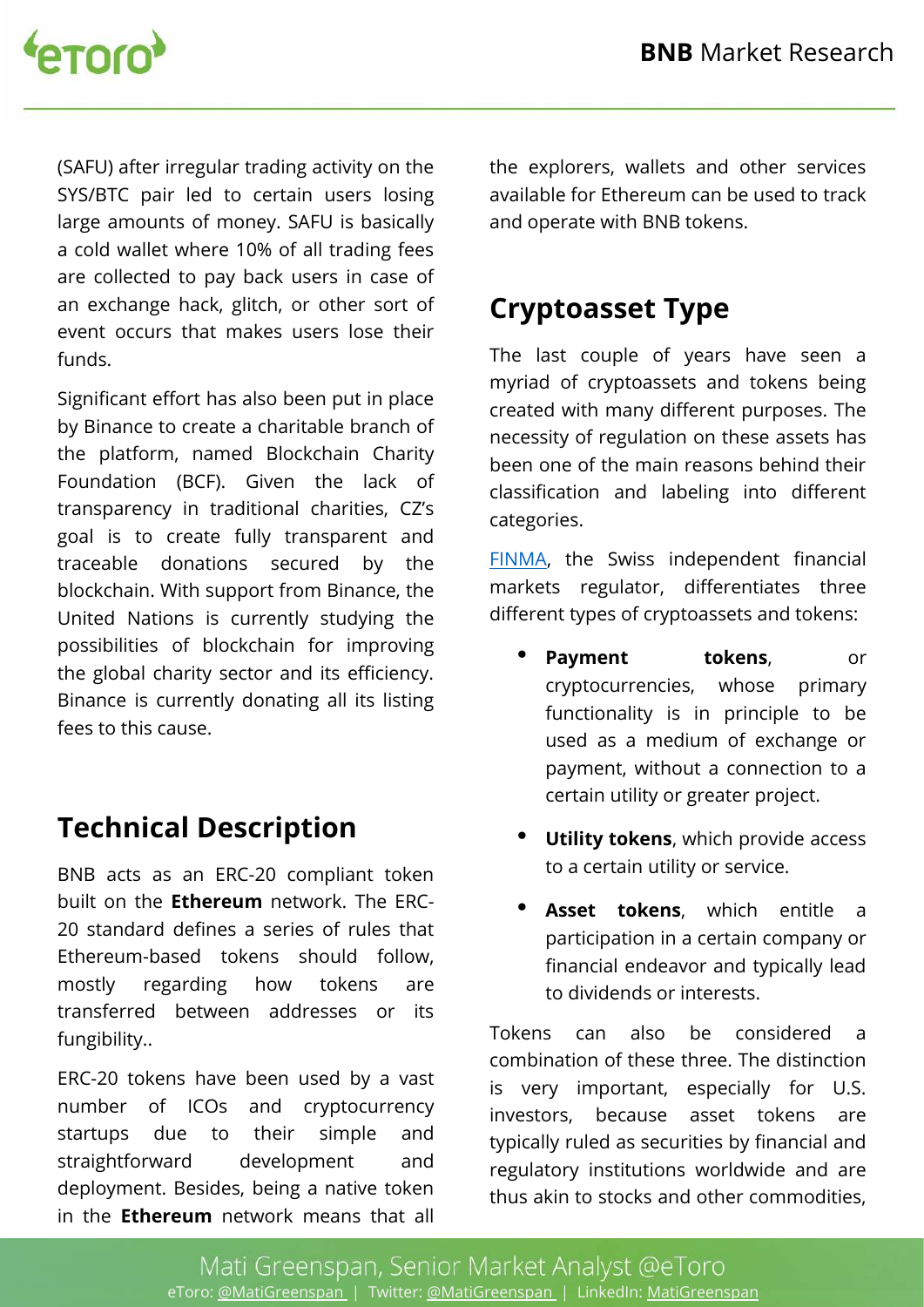

being subject to complex and strict security law requirements.

It is not always easy to classify a coin into one or several of the categories above. In the case of BNB, it can indeed be used as a medium of exchange, but that is arguably not the main use that was intended for the currency upon its creation.

BNB does not provide exclusive access to Binance, but it does entitle the holder to a series of benefits in the platform, such as lower trading fees. In that sense, a strong case can be made for it being a utility token.

Finally, the fact that the value of BNB is tied to the performance of the company (Binance) could lead to its classifcation as an asset token, and therefore a security. As well, the token burn process detailed above can be compared to a share buyback program that we see in stocks.

This concern has been voiced by some people, but so far no rulings have been made on whether BNB is a security. This classifcation could very well play an important role in investor decisions as global regulations surrounding digital assets becomes more defned in diferent regions.

Cryptocurrency markets are associated with high volatility, and **BNB** is no exception.

It is important to carefully assess your investment goals, methodology and level of experience before deciding to start investing in a new market. It is also extremely important to diversify and view cryptocurrency as an additional element of your portfolio. Given the high risk associated with this type of asset, it is recommended not to allocate more than 20% of your portfolio into cryptocurrencies. Given that the possibility to lose a part or even all the money invested exists, it is extremely important to invest only money that you can afford to lose.

In any case, all the information presented in this Market Report does not constitute fnancial advice, and introduces no obligation or recommendations for action.

#### **Investments Risks**

Trading cryptocurrencies can potentially be very profitable as seen in the past, but it is also a very challenging activity that can carry a significant level of risk.